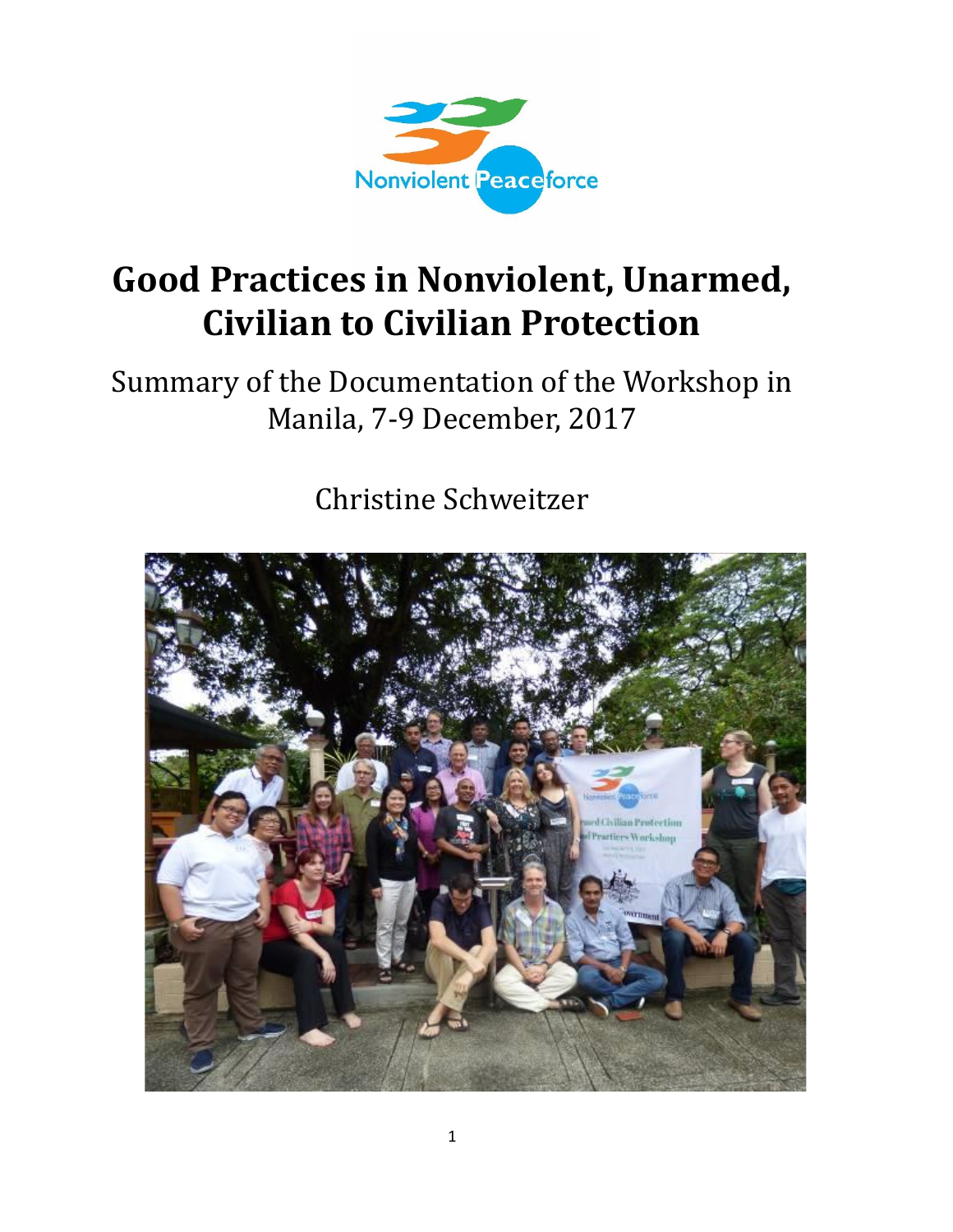## **Abstract**

This paper summarizes the important discussions, issues and findings of the Workshop with the title "Good Practices in Nonviolent, Unarmed, Civilian to Civilian Protection" that Nonviolent Peaceforce organized in Manila, 7-9 December, 2017.

Nonviolent Peaceforce thanks all those who facilitated and/or took notes, all participants and the donor, the Australian government's International Development Fund Direct Aid Program, that financed it.

The full documentation is available online under: www.nonviolentpeaceforce.org

Nonviolent Peaceforce Summary of the Documentation of Workshop on Good Practices in Nonviolent, Unarmed, Civilian to Civilian Protection; 7-9 December, 2017 in Manila Author: Christine Schweitzer Photos: Christine Schweitzer Hamburg, February 2018 The workshop was funded by the Australian Government's International Development Fund Direct Aid Program.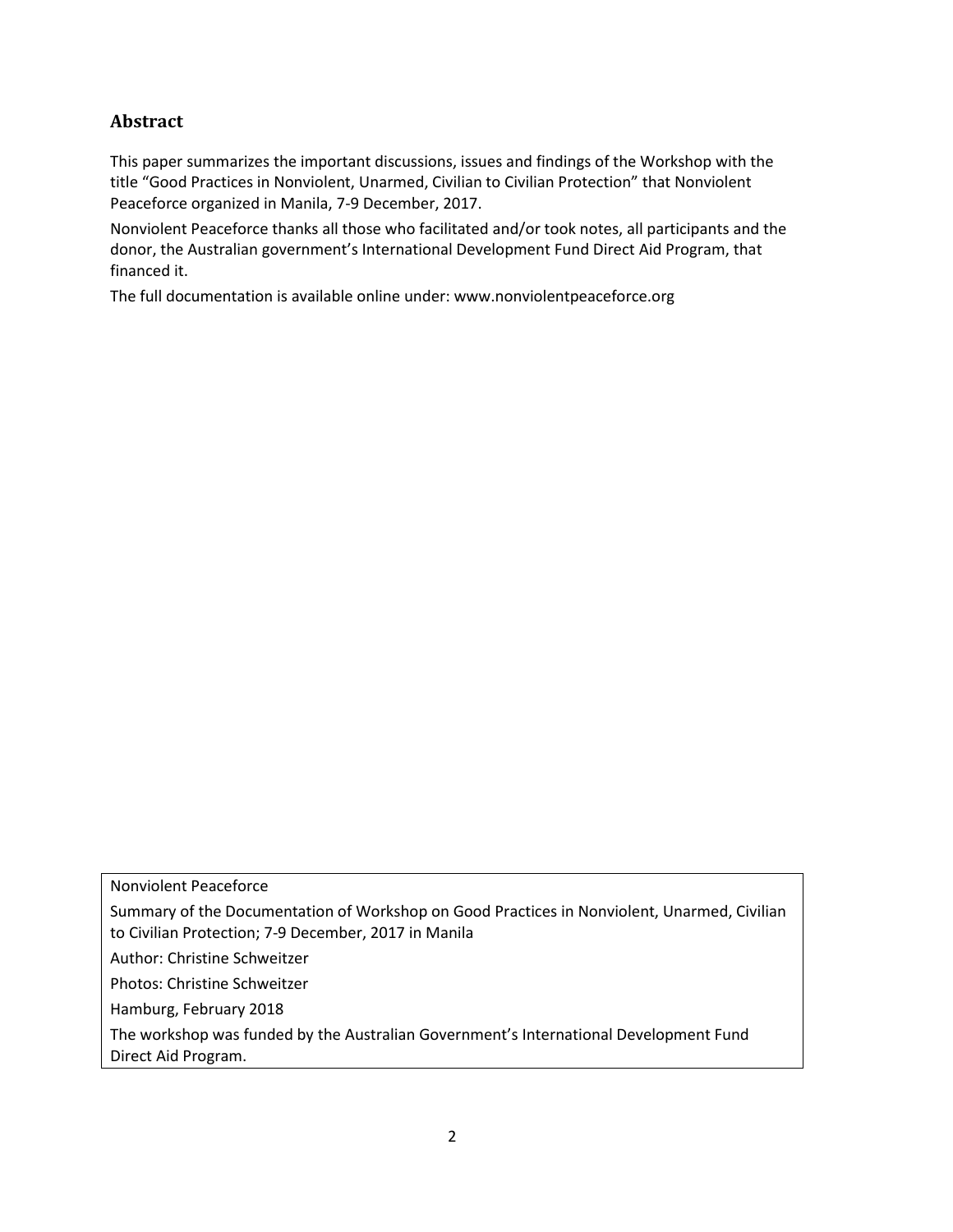## **Good Practices in Unarmed Civilian Protection**

Forced displacement has reached a record high with more people than any time since WW II, forced to flee from their homes in order to avoid harm and to save their own lives. The UN High Commission on Refugees reported that by mid-2016, one in 113 people in the world were displaced and in need of protection. The impact of this level of ongoing violence and destruction is international and multigenerational, spanning the spectrum from physical harm to economic costs that are in the trillions. The collective global community is failing to prevent violent conflict and to adequately effect protection for civilians who are impacted by it. At the highest level of decisionmaking, the use of military forces continues to be the privileged choice for protection, despite the increasing evidence that suggests it is of limited effect. There is an imperative to explore, strengthen and increase additional approaches for protecting civilians. The majority of protection needs are more effectively met by civilian engagement, as shown by a growing number of examples. One database identifies 41 organizations that since 1990 were or still are conducting Unarmed Civilian Protection (UCP) in 23 countries.<sup>1</sup>

Unarmed Civilian Protection (UCP)<sup>2</sup>, sometimes also called civilian peacekeeping or protective accompaniment, is the practice of deploying specially trained unarmed civilians before, during, or after violent conflict in order to prevent or reduce violence, to provide direct physical protection to civilian populations under threat, and to strengthen or build resilient local peace infrastructures. Though the focus is on "civilians," at least one organization active in this field of UCP, the International Committee of the Red Cross/Red Crescent, also protects soldiers in situations when they are entitled to be protected as described in International Humanitarian Law (IHL).

UCP is an emerging practice, used by at least twenty nongovernmental organizations at this time. UCP has gained recognition at the United Nations as a valuable method for protecting civilians and contributing to sustainable peace. As a relatively new practice, there is an urgent need to research and document the experiences of organizations on the ground in the last decades, in order to articulate proven, effective strategies methods. These effective practices will be used to improve the work of existing groups, encourage new groups to practice UCP and inform policy for the protection of civilians, prevent violence, support local initiatives and sustain peace.

 $\overline{a}$ 

<sup>1</sup> See http://selkirk.ca/mir-centre-for-peace/unarmed-civilian-peacekeeping-database

<sup>2</sup> Unarmed civilian protection (UCP) is the practice of deploying specially trained unarmed civilians before, during, or after violent conflict in order to prevent or reduce violence, to provide direct physical protection to civilian populations under threat, and to strengthen or build resilient local peace infrastructures.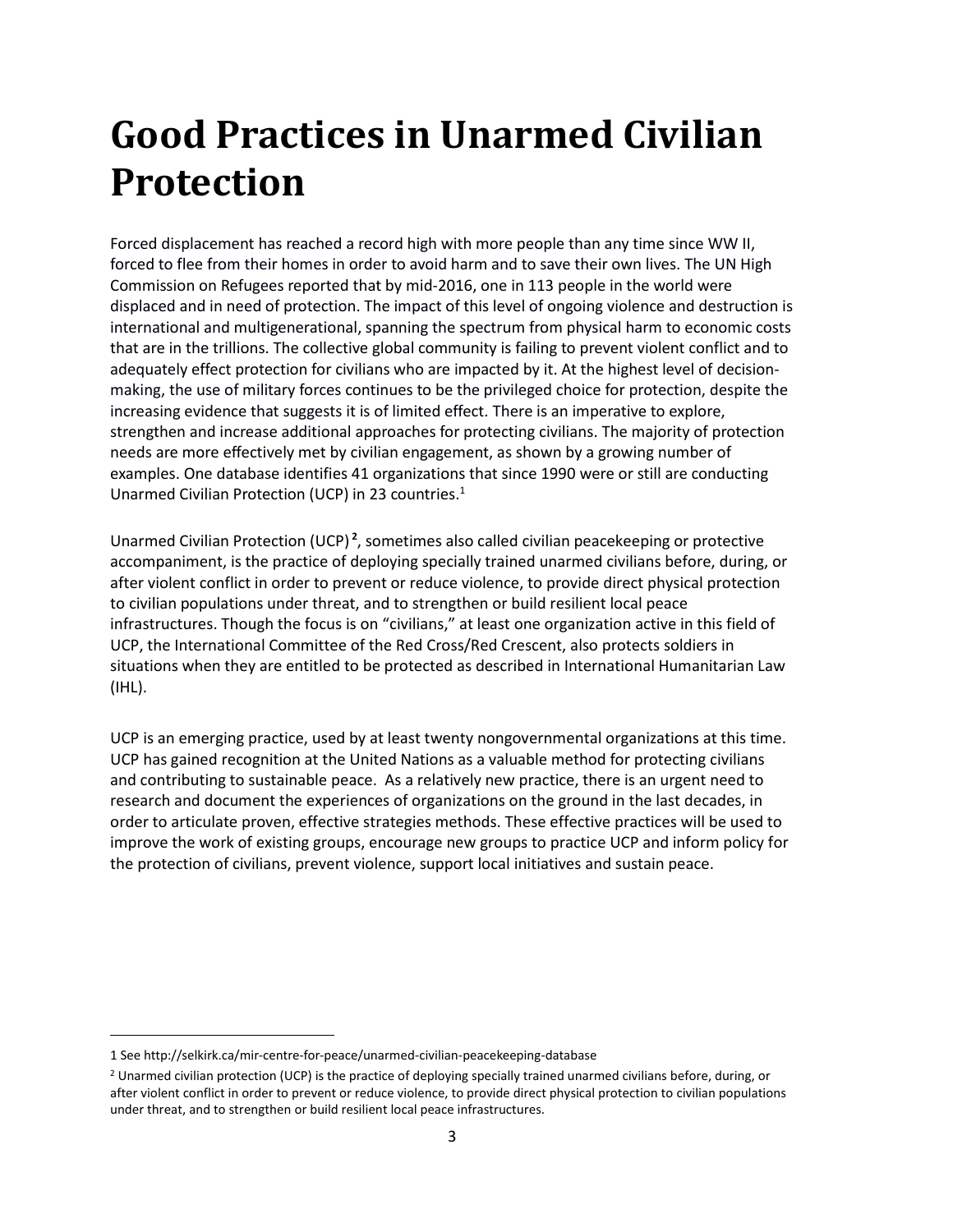## **The Good Practice Process**

 $\ddot{\phantom{a}}$ 

This report documents the workshop: "Good Practices in Nonviolent, Unarmed, Civilian to Civilian Protection," sponsored by the Australian International Development Fund Direct Aid Program, held in Manila between the 7th and 9th of December, 2017.

The workshop follows up on stage one of the good practices process, a case studies research project which concluded in 2016. It was one element in a four-stage good practices process the INGO Nonviolent Peaceforce has started in order to improve and expand UCP, and to influence policy for protecting civilians, preventing violence, supporting local initiatives and sustaining peace. The process is being carried out in four stages:

- 1. Conduct **case studies** in four areas of the world where UCP is being practiced: South Sudan, Colombia, the Philippines (Mindanao) and Israel/Palestine. The researchers reviewed the work of more than twenty local and international organizations, and identified and described 77 UCP good practices. Their findings were published in the book "Wielding Nonviolence in the Midst of Violence,"<sup>3</sup> edited by Ellen Furnari, who also conducted two of the field studies herself (completed May 2016).
- 2. Convene five facilitated **consultation groups** on a regional basis made up of UCP practitioners, field partners, beneficiaries and academics for three-day sessions to review their work, analyze findings of stage one and validate good practices and emerging themes as well as identify dilemmas or challenges raised but not answered by the cases.
- 3. Assemble the first UCP Good Practices **conference** convening practitioners, field partners, beneficiaries, policy makers and academics to discuss the findings of the case studies and consultation groups, and, validate UCP good practices that can be scaled up and replicated. Participants will define ways that these findings can be used to improve the work of current UCP organizations, scale up UCP and influence public policy. The organizations currently practicing UCP have never all met. The conference will also help to establish an international UCP network.
- 4. **Publish, disseminate and evaluate** findings. After the good practices are identified, analyzed and validated in stages 1-3, they will be disseminated to all of the organizations currently practicing UCP for integration into training materials. Findings will also be presented to potential new practitioners, policy makers and funders including the United Nations Department of Peacekeeping Operations, UN Department of Political Affairs, UN Friends of Protection of Civilians, regional organizations including ASEAN, the African Union and the European Union; the International Committee of the Red Cross and Red Crescent and civil society networks like the West African Network for Peace Building, the European Peacebuilding Liaison Office, the Alliance for Peacebuilding, Frontline Defenders and War Resisters International.

<sup>3</sup> Furnari, Ellen (2016): Wielding Nonviolence in the Midst of Violence, Institute for Peace Work and Nonviolent Conflict Transformation, Norderstedt: book on demand.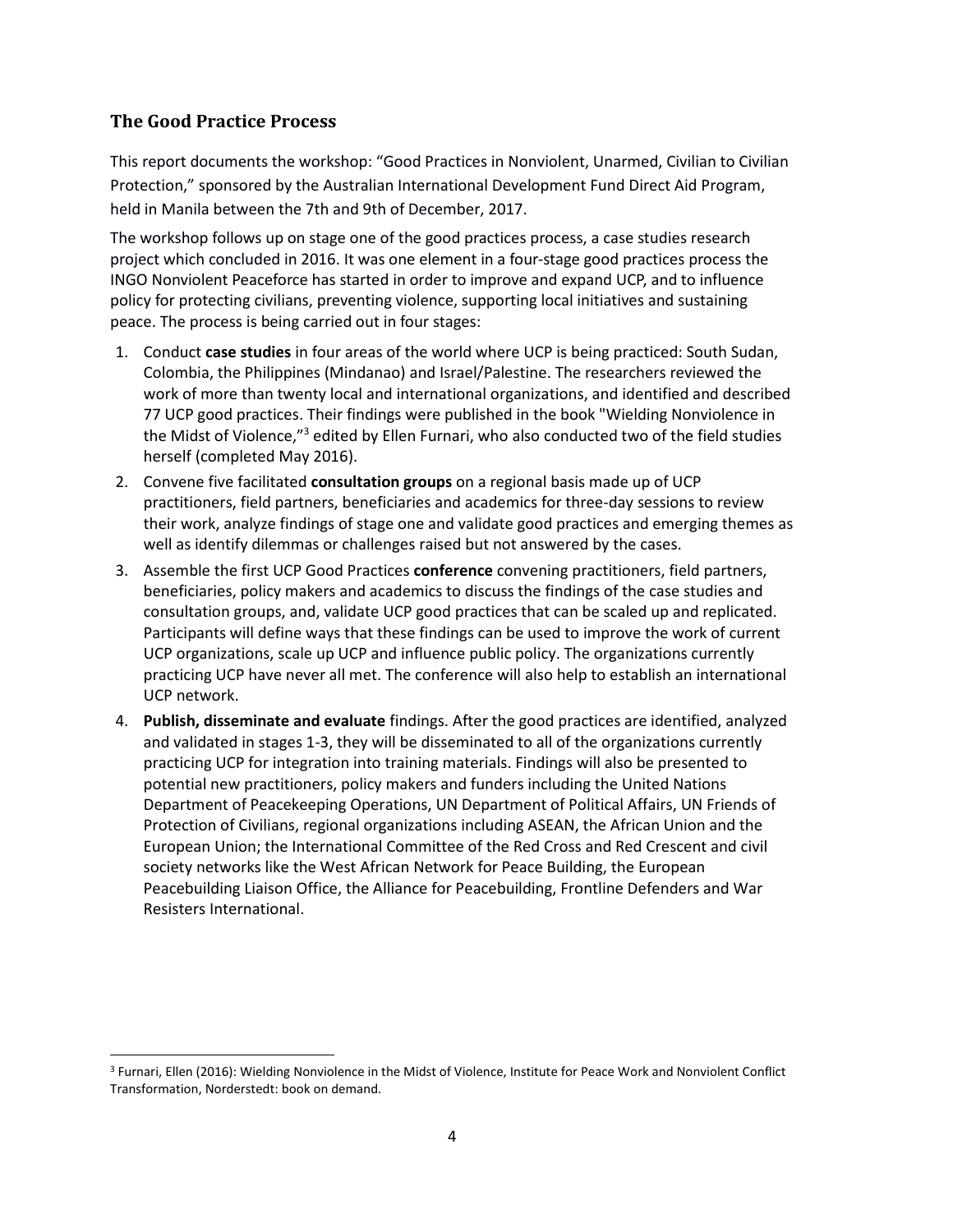## **The Workshop**

The 30 participants in the Manila workshop were practitioners from Peace Brigades International (PBI)<sup>4</sup>, Bantay Ceasefire (Mindanao/Philippines)<sup>5</sup>, Nonviolent Peaceforce (NP)<sup>6</sup>, ICRC, human rights activists from Thailand, Indonesia and Sri Lanka and academics and researchers from India, Thailand, Indonesia, Australia, Europe and North America.<sup>7</sup> PBI earlier had projects in Indonesia (West Papua, Aceh, Flores, West Timor and Jakarta) as well as in Sri Lanka, and restarted work in Indonesia in 2014. It also has a team in Nepal. NP had a project in Sri Lanka and is currently working in Myanmar and the Philippines, as well as exploring a project in Thailand. Bantay Ceasefire is a project of several civil society organizations from Mindanao, founded to monitor the ceasefires between the Philippine army and rebel groups.

The participants of the workshop were carefully chosen for their current or previous work doing civilian to civilian protection; receiving protection from such organizations; and/or their academic research and writing on the topic. Most were interviewed before the workshop took place, to get their input on the most pressing topics to address.

The workshop was carried out through a mixture of panel presentations, in-depth group work, and plenary discussions of group findings, putting specific focus on good practices, but also on potential challenges and dilemmas of UCP work. The documentation was done on the basis of notes and tapings of the various workshops and plenary discussions. (See the agenda in the appendix.)

The workshop started with an introductory plenary which ended with participants given the task to mark on a "wheel of UCP practices" developed by Nonviolent Peaceforce (NP), which activities they were involved in and what practices they would like to learn more about. A panel discussion about principles of UCP/accompaniment – principles including points like nonviolence and impartiality followed.

The lunch break was seasoned with three presentations by scholars and activists from Thailand, India and Sri Lanka on the current political and conflict-related situation in South and Southeast Asia.

After the lunch break the participants broke into the first of five rounds of working groups. The first round (A) was about sharing personal stories of UCP related experiences.



The following rounds of working groups, over two days, addressed different topics, and were introduced with a list of questions to guide the discussion. After each round of the working groups, participants came together again to share the results. Topics of these working groups

 $\overline{a}$ 

<sup>4</sup> https://www.peacebrigades.org/

<sup>5</sup> http://www.eprpinformation.org/files/peaceprocesses/ceasefires/What-is-Bantay-Ceasefire.pdf

<sup>6</sup> https://www.nonviolentpeaceforce.org

<sup>7</sup> See the list of participants at the end of this documentation (6.2).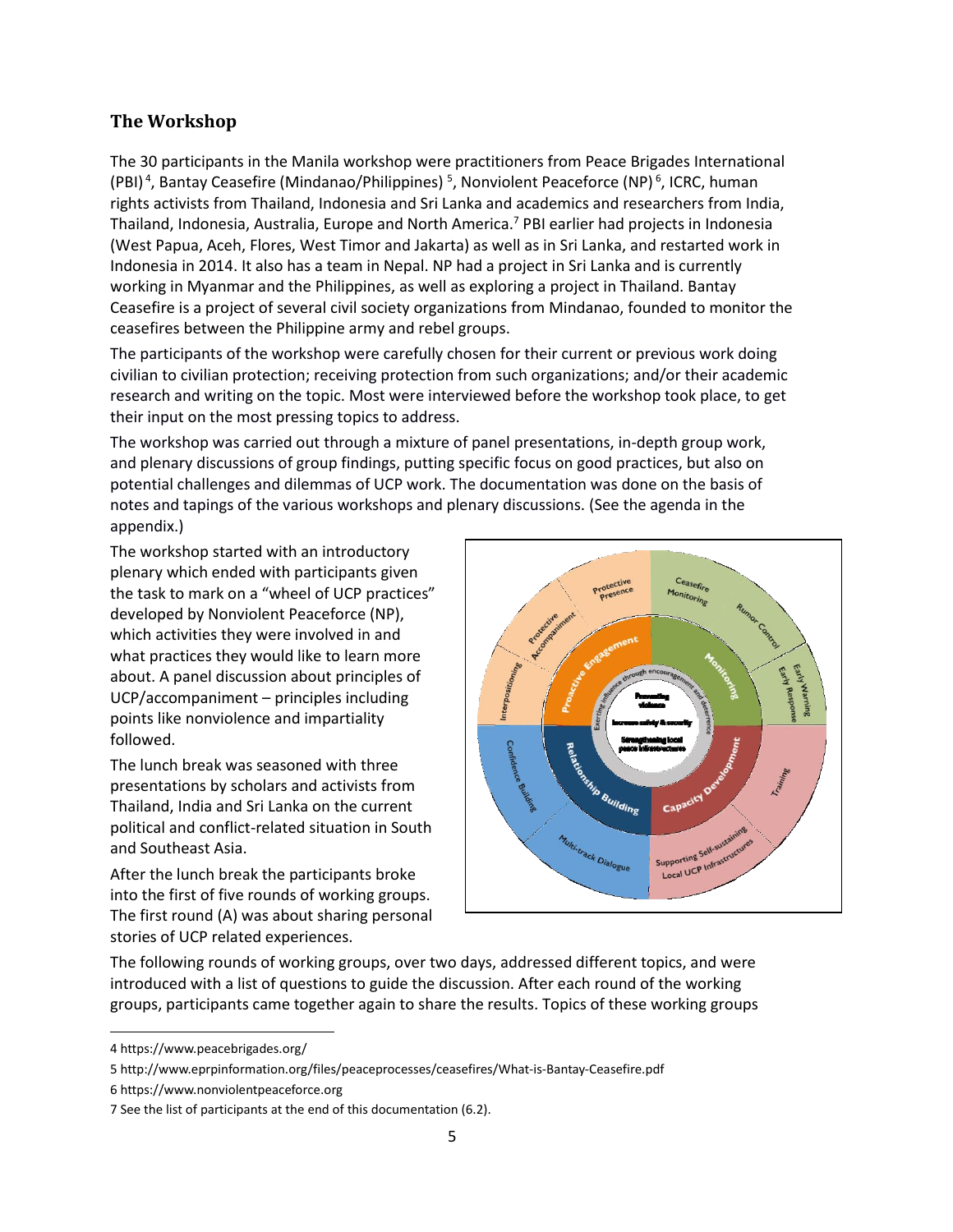were:

- Good/effective practice when starting new projects, expanding into new areas, or other beginnings
- Good/effective accompaniment/UCP practice in the current and changing South and Southeast Asian context and shrinking space
- In practice, how does accompaniment/ UCP relate to stages and programming of peace making, peacekeeping and peacebuilding?
- Accompaniment/UCP strategies of deterrence and encouragement
- Early warning/early response and rumor control
- Ceasefire monitoring
- Capacity building
- Protective accompaniment of human rights defenders and journalists
- Staff/volunteers of local NGOs and CSOs – What is good practice in local organizations protecting other local civilians
- Managing security for staff/volunteers and those accompanied
- Sustainability and exiting
- UCP and active nonviolence outside armed conflict
- Dealing with violent extremism

Advocacy/communication

The workshop ended with a final plenary where participants were asked to name good practices they had found of particular importance. Once the list was created, everybody was asked to mark those three s/he thought were the most important, and mark all those s/he may not agree with or felt warranted more discussion. A few of these were then discussed, before the close of the workshop.

### **The Outcomes**

The participants of the workshop formulated a number of lessons and good practices which can be read in the appendix (1). As to the 77 general good practices that Ellen Furnari has extracted from the field studies in "Wielding Nonviolence," a large part of them have been implicitly or explicitly confirmed in the workshop.

#### Key Themes and Good Practices

The workshop looked at various issues and themes. It sought to relate Unarmed Civilian Protection (UCP) to the strategies of peacebuilding, peacekeeping and peacemaking. It discussed the various challenges local and international civil society face in regard to what often has been described as "shrinking space." And it explored the challenges that have arisen from having to deal with violent extremist groups that undermine or act outside of peace agreements.

There were many "good practices" suggested in the various groups, and described in the documentation. The following themes and issues were most important:

1. A main focus and recurrent subject of the workshop was on **relationship-building with all actors** in the conflicts, seeking the common humanity in all interlocutors. This was considered to be of the utmost importance with many experiences and examples shared.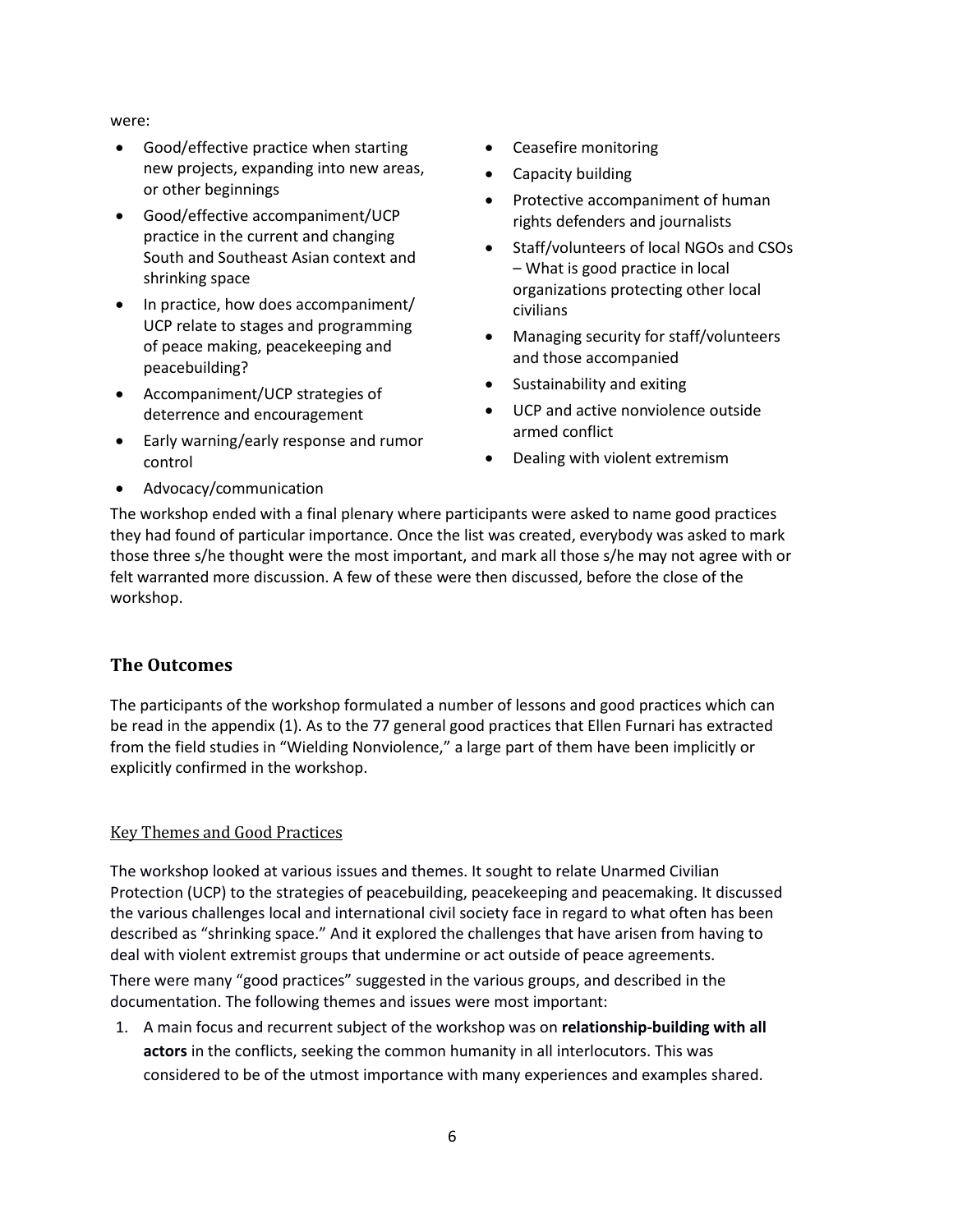Limitations to such relationship building were considered to be more imposed from the outside (e.g. government or donors) than being inherent in the nature of conflict parties.

- 2. The group considered a strict categorical distinction between the **strategies of 'encouragement' and 'deterrence'** to be faulty, because there is always an element of deterrence present even if the emphasis lies on the strategy of encouragement. A participant noted that "we cannot choose between deterrence and encouragement as one better than the other. We need to be strategic and contextual."
- 3. Another main theme was the **complex relationships between local and international actors**. Many observations and thoughtful evidence were collected regarding the comparison and relationship between local and international groups – access to conflict parties, deterrent power, knowledge of backgrounds and contexts, different SOPs relating to security, etc. It became clear that there are a number of local CSOs (and even individual HRDs) who accompany threatened individuals, groups or whole communities. Local CSOs monitor ceasefires, violence before and during elections, etc. The relationship between local and international NGOs (where they are present) is complex. There is a mutual accompaniment relationship – internationals accompanying locals and vice versa, often simultaneously. "Protection" does not flow only one direction – often locals with their standing in their communities are as much protection to internationals as internationals with their status as foreigners can give to locals. This happens notwithstanding the fact that many local organizations –at least in the cases discussed in Manila - are not nonpartisan in regard to the conflict issues, though they maintain their independence from the armed actors.
- 4. As to the framework in which UCP happens, a newer thesis put forward by some of the participants was that **UCP is useful and contributes to peacemaking, peacekeeping and peace building** rather than belonging to peacekeeping.

For a few observations and lessons formulated in "Wielding Nonviolence," it turned out that more differentiation is needed:

5. The **principle of nonviolence turned out not to be as generally shared** as the researchers of "Wielding Nonviolence" had assumed. Neither the ICRC nor the local groups identified fully with the concept. However, all shared being unarmed and pursuing a non-confrontational approach in their work. But not all organizations and actors would claim that they would never condone violence.

Secondly, nonviolence seems to be a principle that translates into rather varied prescriptions for action – for the organizations in the Manila workshop mostly in terms of connecting with, talking to and working with all sides of the conflict.

Thirdly, organizations have different understandings of what nonviolence means for their own organizational structure and practices.

Fourthly, in some places the term may be connected to certain political (or religious) affiliations – the example given in the workshop was that in the Philippines nonviolence is identified with the party of the Social Democrats.

6. As to the **principle of primacy of local actors**, the concern came up repeatedly that this principle may be too general, given the plethora of local actors in any given conflict and the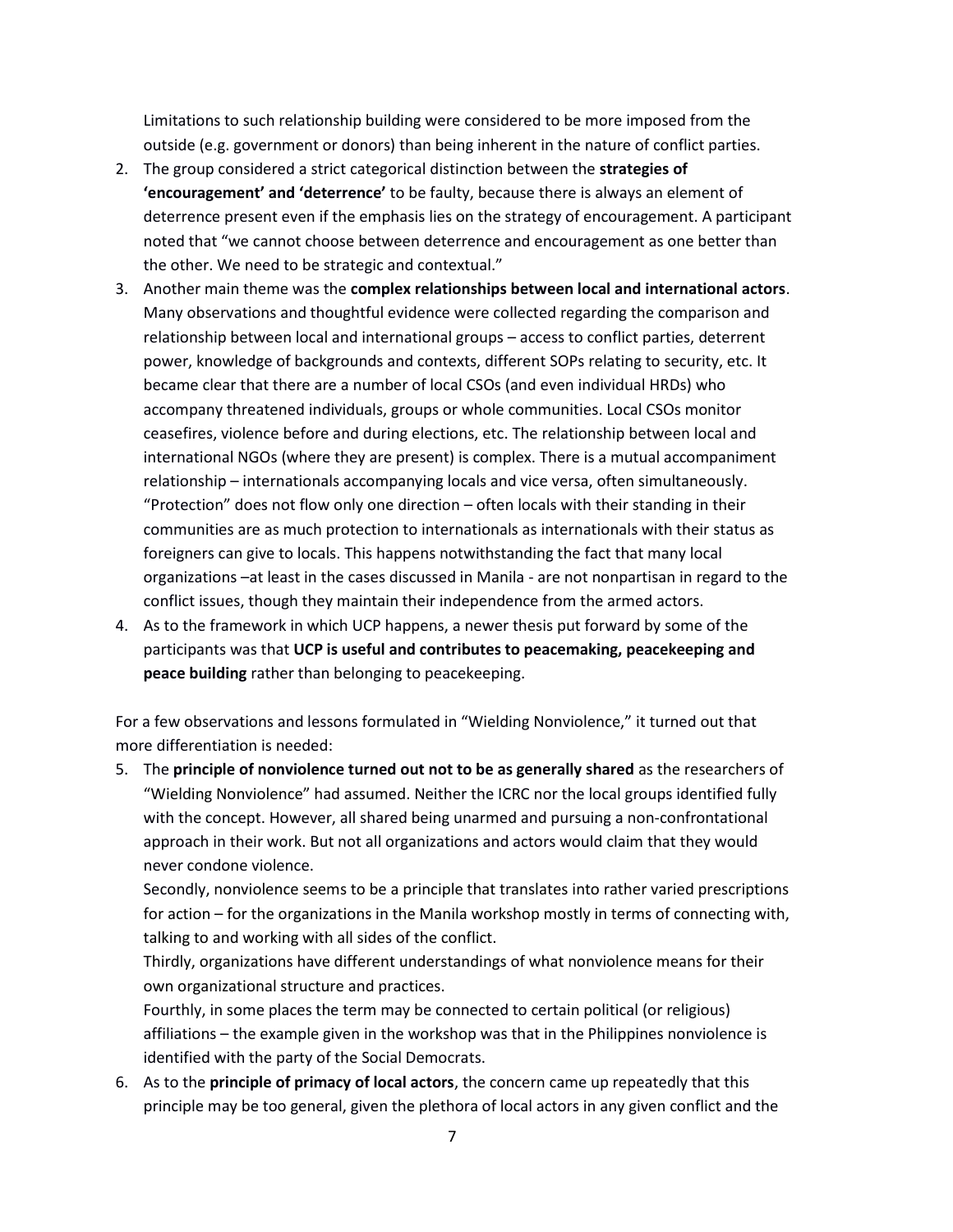need to choose the 'right' groups to work with. Additionally, it was pointed out that in some contexts internationals need to take the initiative to act to protect, in a sense becoming 'primary."

7. As to the question of '**what violence?,'** the focus of the organizations assembled in the workshop was on political violence, but there was also evidence that especially the local groups also deal with other kinds of violence, may it be feuds between clans (ridos) in Mindanao or domestic violence. It was pointed out that such other kinds of violence should not be neglected, because they are equally threatening to the individuals, and also often carry the risk of escalation into larger violence. The question was asked if encouragement strategies would work in cases of criminal gangs, or when international companies are the perpetrators. It was assumed that it probably would but there were no examples to base this on.

### Key Challenges

The workshop provided an opportunity to further explore observations and lessons formulated in the aforementioned publication, "Wielding Nonviolence in the Midst of Violence." It turned out that more differentiation regarding some of the findings of that study is needed. This referred especially to the principles of nonviolence and primacy of local actors as discussed above, as well as to some of the challenges listed below.

In addition to the issue of principles, the main challenges for UCP that were discussed included:

- 1. **Prevention**: Much of what is done in the field happens when there is already major violence, and tactics are more often reactive than proactive.
- 2. **Nonpartisanship** is a general challenge for local groups, and sometimes also for international ones. The local organizations in the workshop all said that they considered themselves to be independent of the other actors in the conflict, but not nonpartisan regarding the conflict issues.
- 3. **Shrinking space:** There are increased risks for civil society actors in many Asian countries, for both local and international organizations.
- 4. Another issue discussed repeatedly was the **double-sidedness of having good relationships or a formal status with the government of the respective country** where the UCP group works. On the one hand, as the examples of NP in the Philippines and Myanmar showed, such status can help enormously in carrying out protection tasks. On the other hand, these relationships often come with restrictions, for example not working with certain groups that are identified as "terrorists", or in the case of Myanmar the need to change the approach when the government started to change its policy. A concern was also shared that being too closely identified with the government might challenge the perception of being nonpartisan.
- 5. A challenge remains how UCP can best work when violence against civilians is perpetrated by groups labeled as '**extremists'**. Several groups mentioned this issue, and in the end an extra group was organized to delve deeper into the topic. The participants of the workshop agreed that the principles of UCP require treating groups labeled extremists or terrorists the same way as all other armed actors, but practically the access is often limited. For example, NP's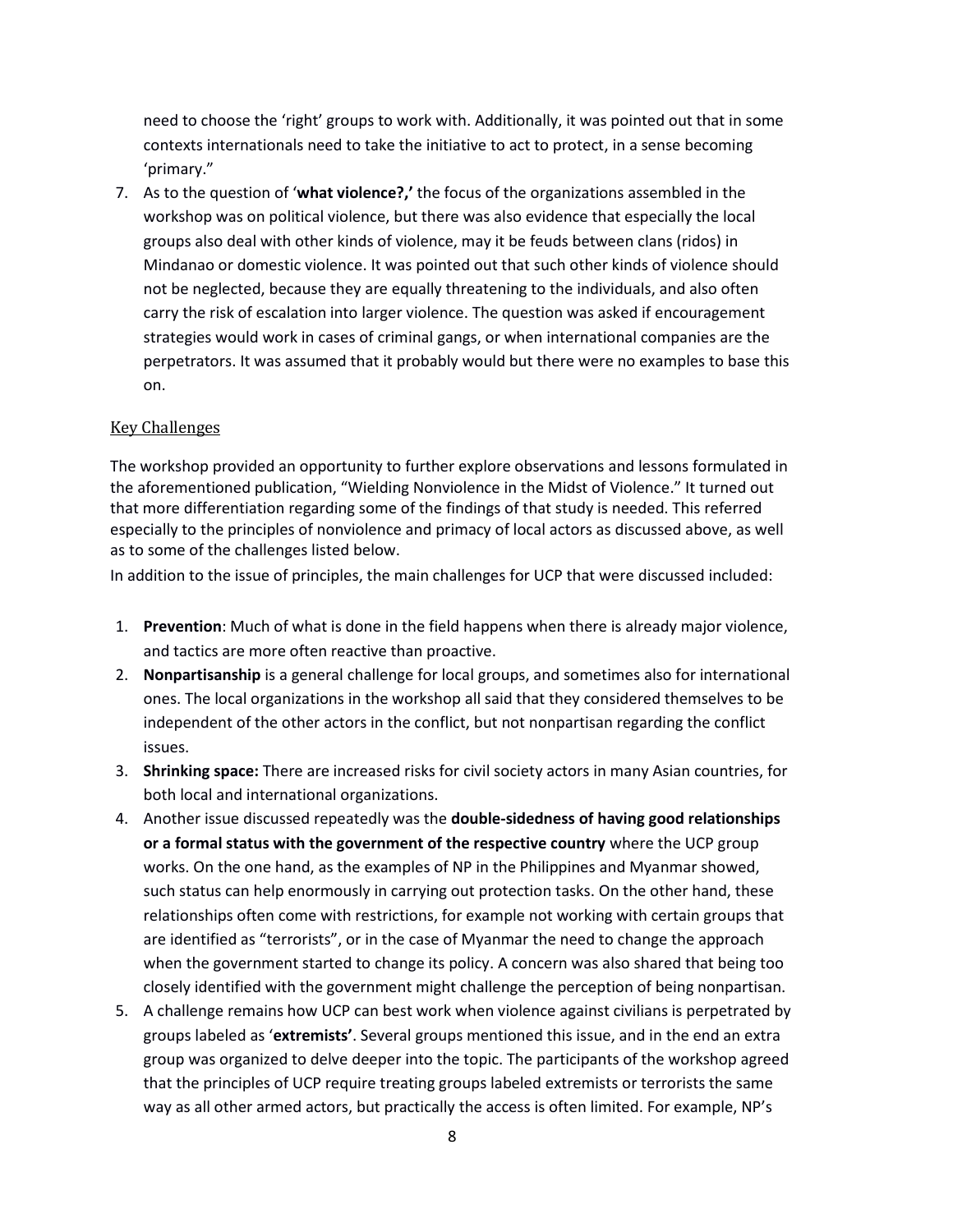membership in the International Monitoring Team in Mindanao stops it from engaging with Bangsomoro Islamic Freedom Fighters, in spite of NP's wish to communicate with everyone. It was also pointed out that some of these groups may have less or no interest in connecting.

### Strengthening UCP

One outcome of the workshop was suggestions for both subject matter focus and process suggestions to further enhance the good practices process. Participants expressed a number of ideas including:

- 1. Increased exchange and learning between UCP stakeholders;
- 2. Incorporating regional approaches in violence prevention, civilian protection strategies and response planning;
- 3. Sharing failures in addition to successes to improve "lessons learned" process;
- 4. Moving beyond project and/or program thinking with defined end dates and towards the inculcation of UCP into local, national and regional planning, similar to natural disaster planning;
- 5. Applying UCP in violent conflict that falls outside of that defined by international humanitarian law.

## Recommendations For Future Workshops

- 1. Strategies to deal with extremist groups, criminal gangs and cases when international companies are the perpetrators.
- 2. The question of "horizontal conflicts" and of prevention.
- 3. How can UCP be used to prevent violent conflict?
- 4. Are international groups changing how they structure their work in order to avoid being pushed out of the country, and what are the implications of this? Which "red lines" should not be crossed in these new contexts?
- 5. Gender-related issues and the protection of LGBTQ people need to be given more attention and further explored.
- 6. The contradiction of UCP organizations that claim nonviolence as their principle but rely on police force, armed private security or sometimes even (legitimate) military force needs further attention.
- 7. Protection "from afar," without being on the ground.
- 8. One good practice named in "Wielding Nonviolence" was to "support nonviolent resistance movements", and it says that "some CSOs might consider their work as nonviolent resistance, but not explicitly discussed". (p 273) This may need some modification: The local CSOs present in the workshop made it clear that they are not impartial in regard to the Bangsamoro struggle for self-determination, but nobody called it a nonviolent struggle. However, the rapporteur asks herself if this should be considered a good practice for UCP at all since it seems to contradict the principle of nonpartisanship. It would be good if this was explored further.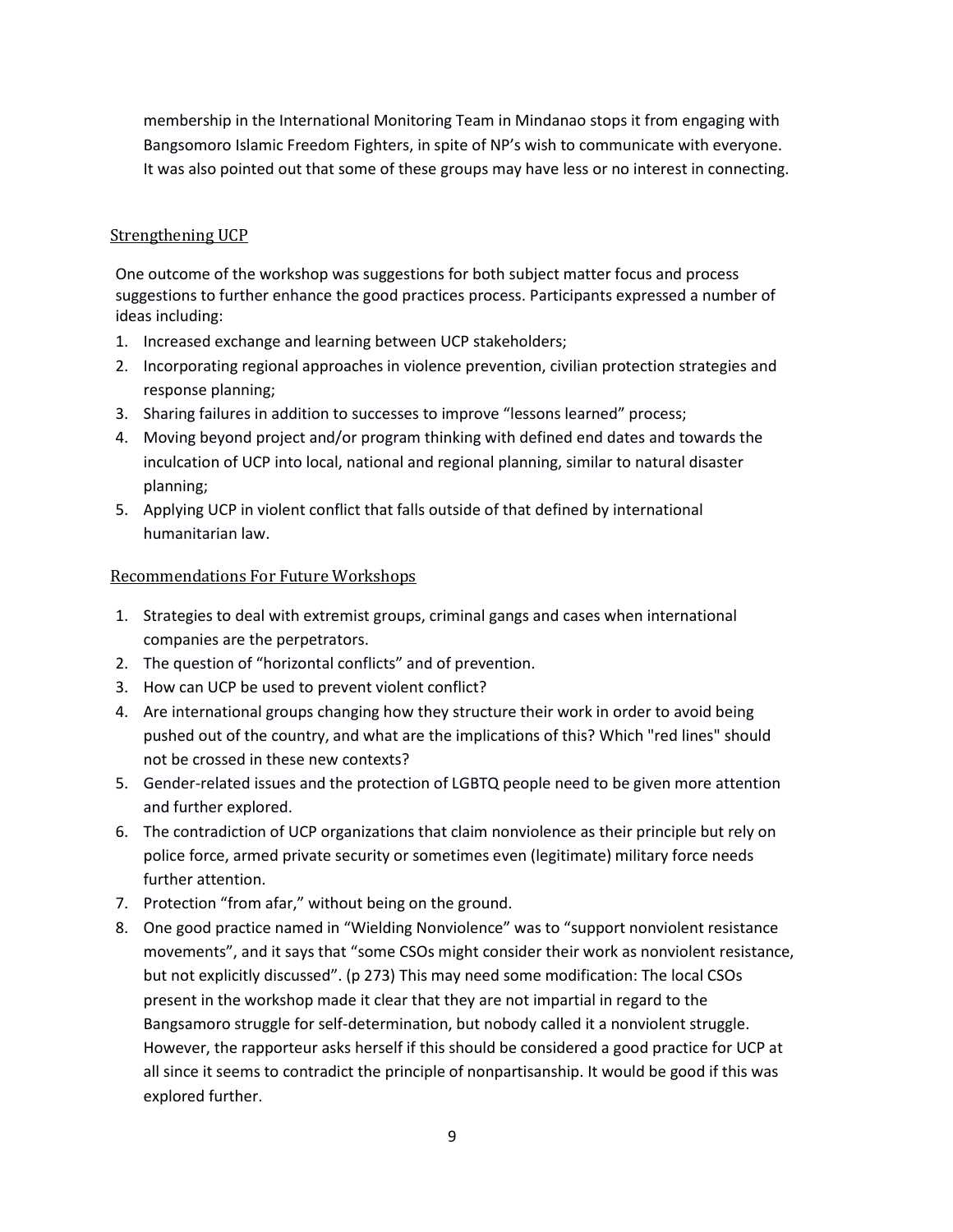9. Another question is in regard to "provide aid" as a good practice (Wielding Nonviolence, p.275). In the workshop, it was mentioned that it was important for an international UCP organization not to be seen as delivering aid but just accompanying those who delivered it. Also the local participants did not indicate that they considered their provision of aid as part of their UCP activities.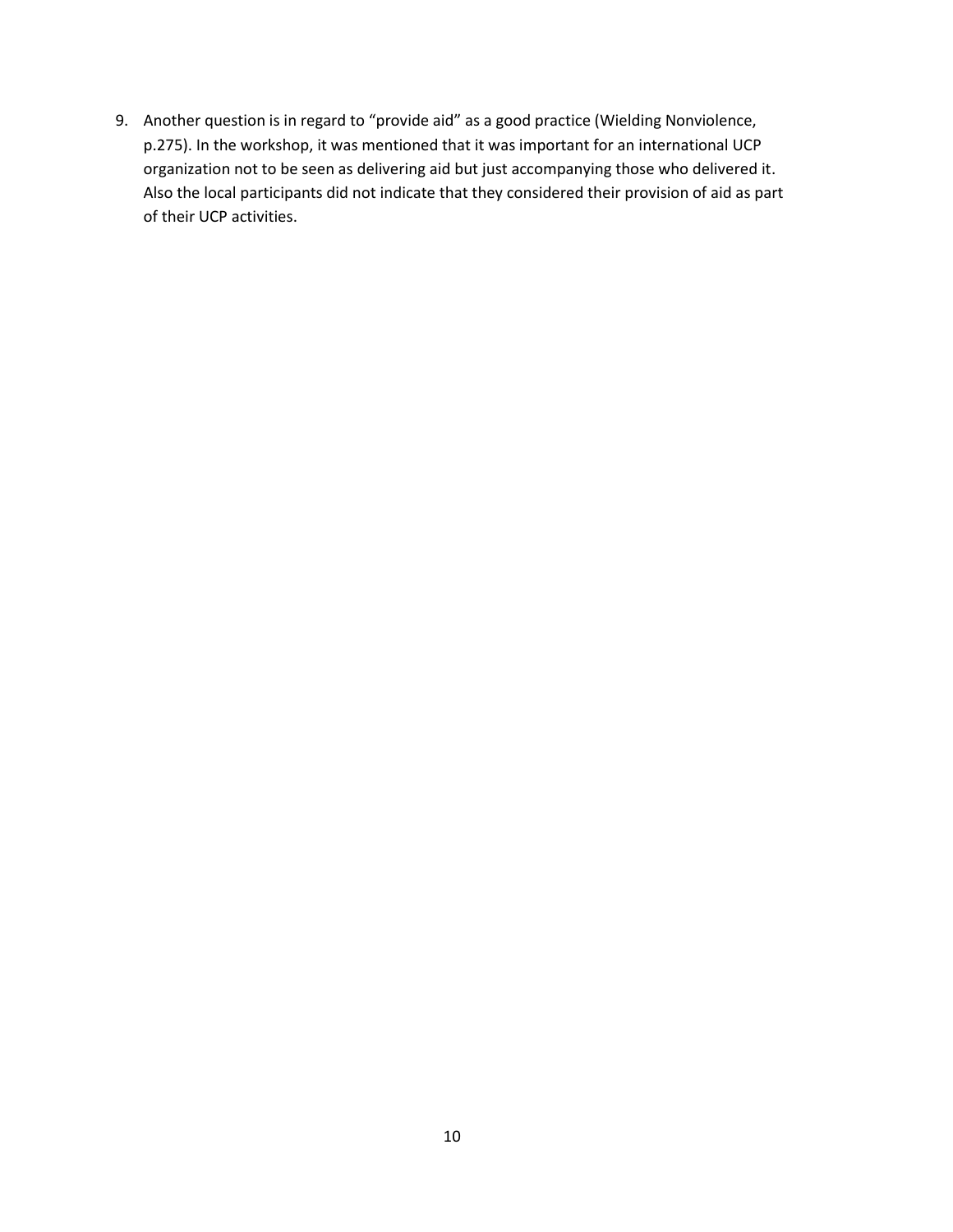# **Appendices**

## **1. Summary of Good Practices**

## Countering Shrinking Space of Civil Society

Strengthening regional support, and facilitating projects and organizations learning from each other, are measures to counter shrinking space. (2.2)

People are often being labeled in public – for example as being a "Maoist" or an "extremist." While this is difficult to counter at the national level, at local levels certain negative labels may not be that influential because people can relate to each other as neighbors, etc. Therefore approaches on a local level may work better than at national level. (3.1)

### Learning from Each Other

Strengthening regional support and facilitating projects and organizations to learn from each other generally helps to build good practice. This may include mutual field visits, regional gatherings and networks of human right defenders (HRD) that may also serve to find safe places abroad if a HRD's life and freedom are endangered. (2.2)

Moving staff from one UCP project to another is a good way of learning from each other. (2.2) Develop regional ASEAN-wide approaches. (4.1)

## Use of Principles

While it is important to have principles, they have to be evaluated and adapted. Evaluation and adaption of principles goes hand in hand with growing experience, changing circumstances and new challenges. (2.4)

Creativity is important because organizations often have to deal with the unexpected. Not everything can be planned, neither in the case of emergencies nor in entering and building new relationships. (5.1)

An evaluation and development of principles is important. (5.1)

When referring to principles, a tone of moral superiority should be avoided. (5.1)

## Encouragement and Deterrence

Seeking interaction and building relationships with all actors in a conflict is a key strategy of UCP. (several groups)

If there is reporting on violations, make sure to give feedback to all sides involved in the conflict. (several groups)

The physical presence of UCP staff or volunteers may deter violence, but it works better if there has been relationship-building beforehand. (3.6)

In seeking contact and communication with all armed groups, labels (like "terrorists") should be avoided. Such labels must not be allowed to prevent communication. (3.8)

Encouragement and deterrence are not two strategies that contradict each other, rather they are a choice guided by strategy and context. (3.1)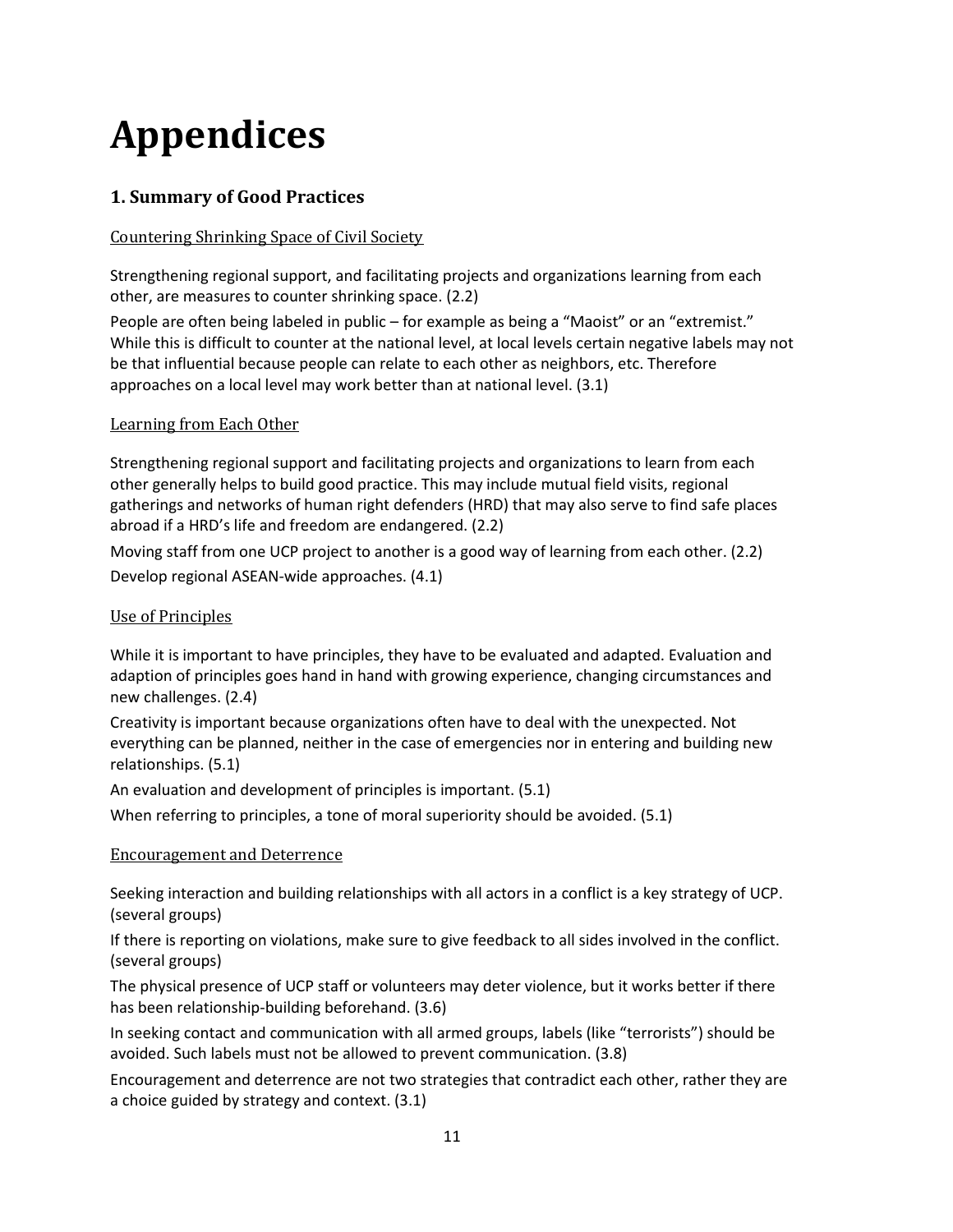Even if the emphasis is on encouragement, there may still be an element of deterrence. (3.1) At least one working group stated categorically, "We do not name and shame" (3.3) – however, this may need more exploration.

## Advocacy

In communications, be it in the field or in advocacy with high-level stakeholders, it is important to find the right language. This often means using varying terminology depending on the different audiences or target groups. (2.1, 3.3)

Advocacy within a country where UCP is practiced is often better done by national/local groups than by internationals. (3.1)

It is important to identify the messenger (and the message) in terms of credibility, trust and sustainability, i.e. to distinguish between political and humanitarian messages, and if short- and long-term responses are being sought. (3.3)

The best advocacy generally (in the field and at high level) is happening when there is a humanbased close network with face to face communication, rather than relying on social media or other forms of communication. (3.3)

The best voice is the voice of practitioners and beneficiaries, because their experience lends them credibility. (3.3)

## Protective Accompaniment

Protective accompaniment is carried out effectively by locals as well as internationals. Both have their strengths and weaknesses. (3.6, 3.8)

Protective accompaniment requires careful all-around analysis before beginning. (3.6)

Beneficiaries of protective accompaniment usually are under threat because they are working politically – it must not be expected that they adhere to the same set of principles (impartiality for example) as the UCP organizations. However, a line is drawn where these beneficiaries are involved in violent struggle, some organizations or projects draw the line already where the groups are involved in activities considered illegal in the country they work in – for example civil disobedience. (3.1)

Uniforms, notifications of stakeholders, information on geographic locations, etc. prior to each accompaniment are important practices. However, in some cases they may pose more security risks. Therefore, for each case, new assessments must be done to see if standard procedures can be followed or if it needs to be adapted to maximize security and safety. (3.6)

Accompaniment needs strong and well-prepared teams. (3.6)

Gender balance in teams is important. (3.6)

Sometimes UCP staff or volunteers accompany aid convoys. When doing so, it may be advisable to be at the back end of a convoy so that people do not think the UCP organization is delivering aid. (3.1)

Sometimes, short-term accompaniers from outside UCP organizations have been used successfully when the organizations, for various reasons (risk), could not undertake accompaniment; however, their effectiveness has its limitations. (3.6)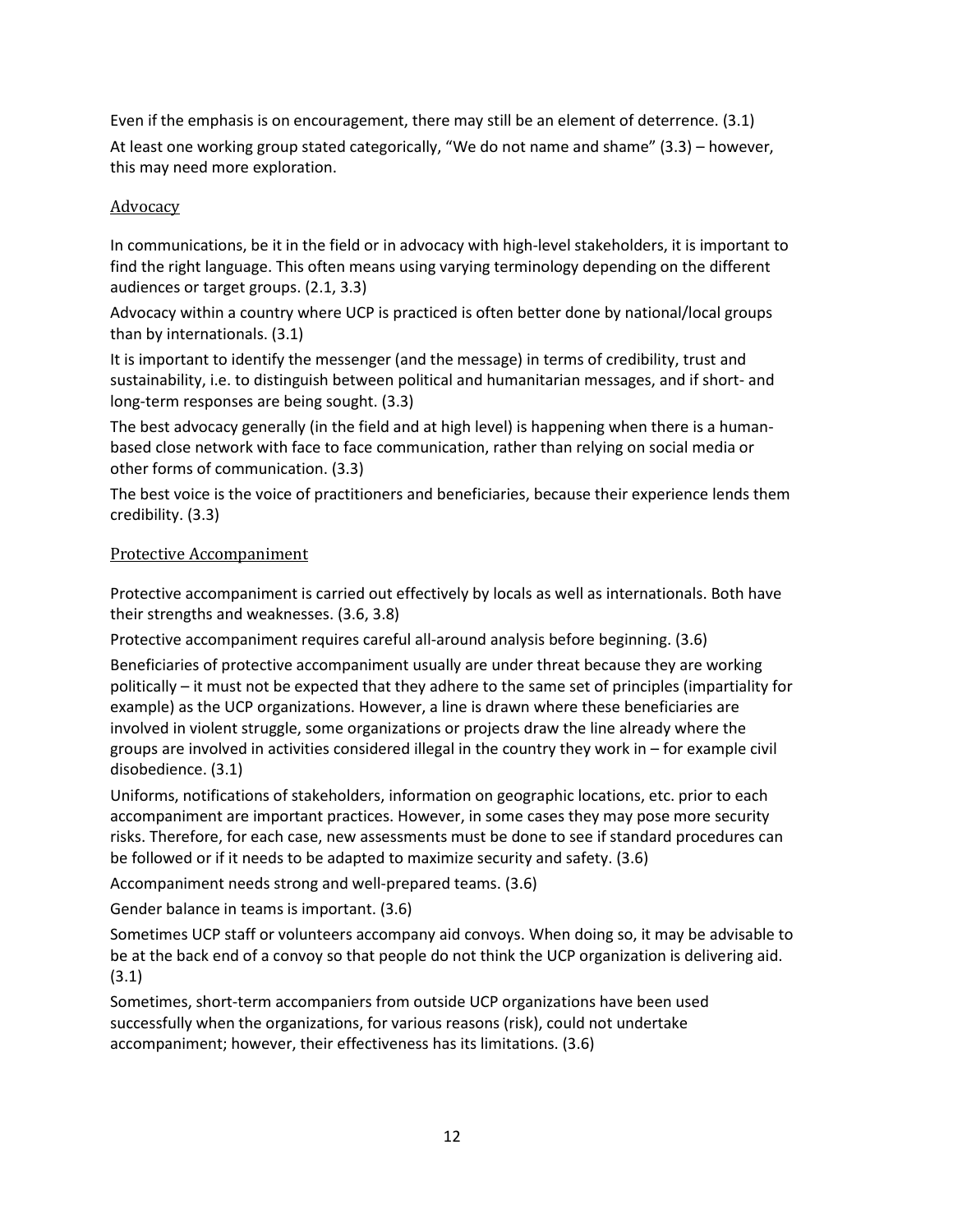### Early Warning – Early Response(EWER)

EWER is a comprehensive approach that needs to be tailored to the specific situation. (3.2)

EWER should be built around the primacy of local actors, meaning the empowerment of communities. (3.2)

Local knowledge is important: Local people know early warning signs; UCP can help to build a plan. (3.2)

EWER needs to focus on all levels and many forms of violence, not only political violence, since they all have a potential to escalate. (3.2)

EWER is easier when certain overall mechanisms are in place, for example official ceasefire monitoring is happening. For the participation of the state in the protection of civilians, it is sometimes ideal to have the state involved, but it is important not to wait for state involvement. (3.2)

EWER could be used to respond not only to the armed conflict but also for other personal conflicts such as the crime of passion. (3.2)

EWER needs clear protocols for verification and communication, esp. in the context of the use of social media (rumors, propaganda). Social media often are used as a propaganda tool by conflicting parties. (3.2)

EWER in a community is also a form of capacity-building. (3.2)

Preparedness for potential conflict should be built the same way as early warning for natural disaster (3.2)

Protection should be built into disaster response, as civilians are often vulnerable to violence after natural disasters. (3.2)

### Ceasefire monitoring

Ceasefire monitoring can be done effectively by local actors but international presence is often an important added value. (3.4)

To be effective in ceasefire monitoring, it is important to achieve acceptance, be seen as nonpartisan, and to establish good working relationship with all sides. (3.4)

In ceasefire monitoring, systematic tracking of violations and compliance, following up with all incidents that are reported, are essential. (3.4)

Communications with groups that are not part of a ceasefire process must be maintained even if they are not included in the agreements. (3.4)

### Capacity Building

For capacity building (or: "enhancing") to be effective it must be a continuous effort, starting from the beginning of a project. (3.5)

Capacity building is based on the needs of the local community. The recipients decide what kind of training they want, the UCP organization communicates what it can offer. (3.5)

Capacity building uses the knowledge, skills and experience (i.e. in conflict resolution) of the local community as the basis. (3.5, 4.3)

Target groups may be local communities as well as governmental structures and the military. It is important to be inclusive in offers of capacity building. (3.5)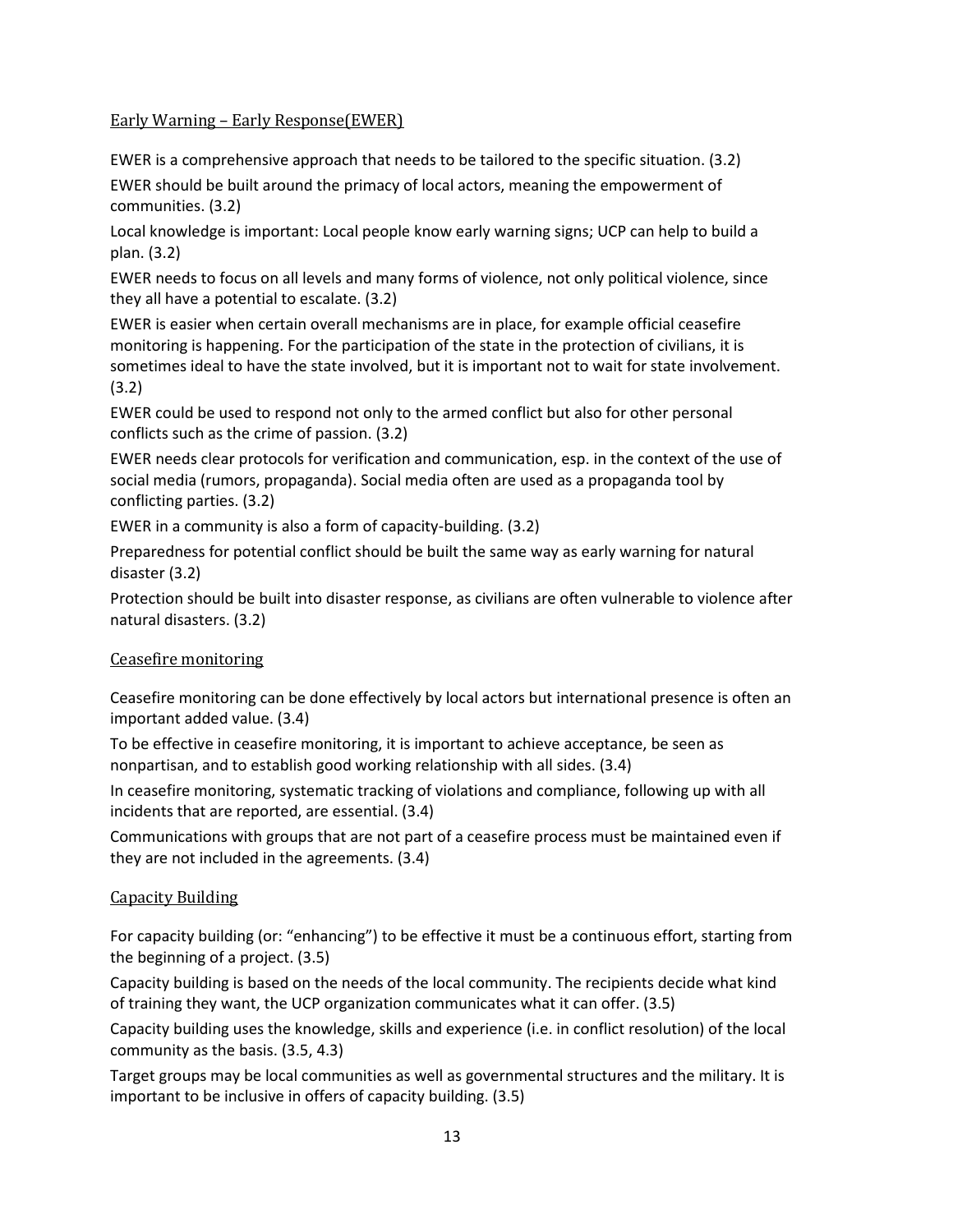## Local and International UCP

The work of local and international organizations should be complementary. (3.8)

Where both internationals and nationals are involved, their relationship is a mutual one protection does not flow in only one direction. (3.8)

Local organizations may describe themselves as independent but not nonpartisan. They are often part of the struggle (nonviolently) that is going on. (2.4, 3.8)

Both local and international groups have strengths and weaknesses: In some places INGOs have better access to authorities. In other situations, it is the locals who have better access, for example, are allowed into areas closed to internationals. INGOs also can lobby in their own countries and with their embassies. On the other hand, INGOs remain for relatively short periods (5-10 years is also short), and have a limited number of staff/volunteers (30 or 40 at maximum). Many people are excluded from protection in this way. Also INGOs are more dependent on funding.

Local organizations have more room to be proactive and develop long-term strategy. They are more independent and accountable to the people (not to donors or the protocols of agreements), and can be more flexible. They know the local context better. (3.8)

## Starting new projects

Access to new places or regions to work in can be achieved through working with CSOs that are already working there, and, for example, offering a training or workshop to introduce UCP to local stakeholders. (4.1)

Stakeholders need to understand UCP. It is important to make realistic approaches and not to promise things that cannot be delivered as that will only disappoint people. (4.1)

It is important to talk to many people in making an initial assessment, but not lose a window of opportunity. (4.1)

It is important to define the theory of change and the goal from the beginning, and then find how to do it. (4.1)

An exit strategy should be defined at the outset of planning a new project (4.1)

It is important to invest in proactive strategies, and to find new approaches and tactics (for example including work in schools). (4.1)

## Security

Local vs. international staff: both may enhance or reduce security. Local staff knows a lot about local circumstances and culture, but can be too confident. International staff on the other hand may increase security (through deterrence), but in other circumstances be more at risk and endanger a mission (danger of kidnapping, violation of cultural norms). (4.2)

Confidentiality and even-handedness (nonpartisanship) when dealing with armed groups are important for security. (4.2)

Trainings for staff regarding security management are crucial prior to deployment. (4.2)

Security SOPs must be followed, but they need to allow for flexibility to adapt to situations. (4.2)

Security planning needs to happen day-by-day but also needs long-term analysis and plans (for example for evacuation of staff). (4.2)

One key strategy is relationship building. Strong community relations are essential, as the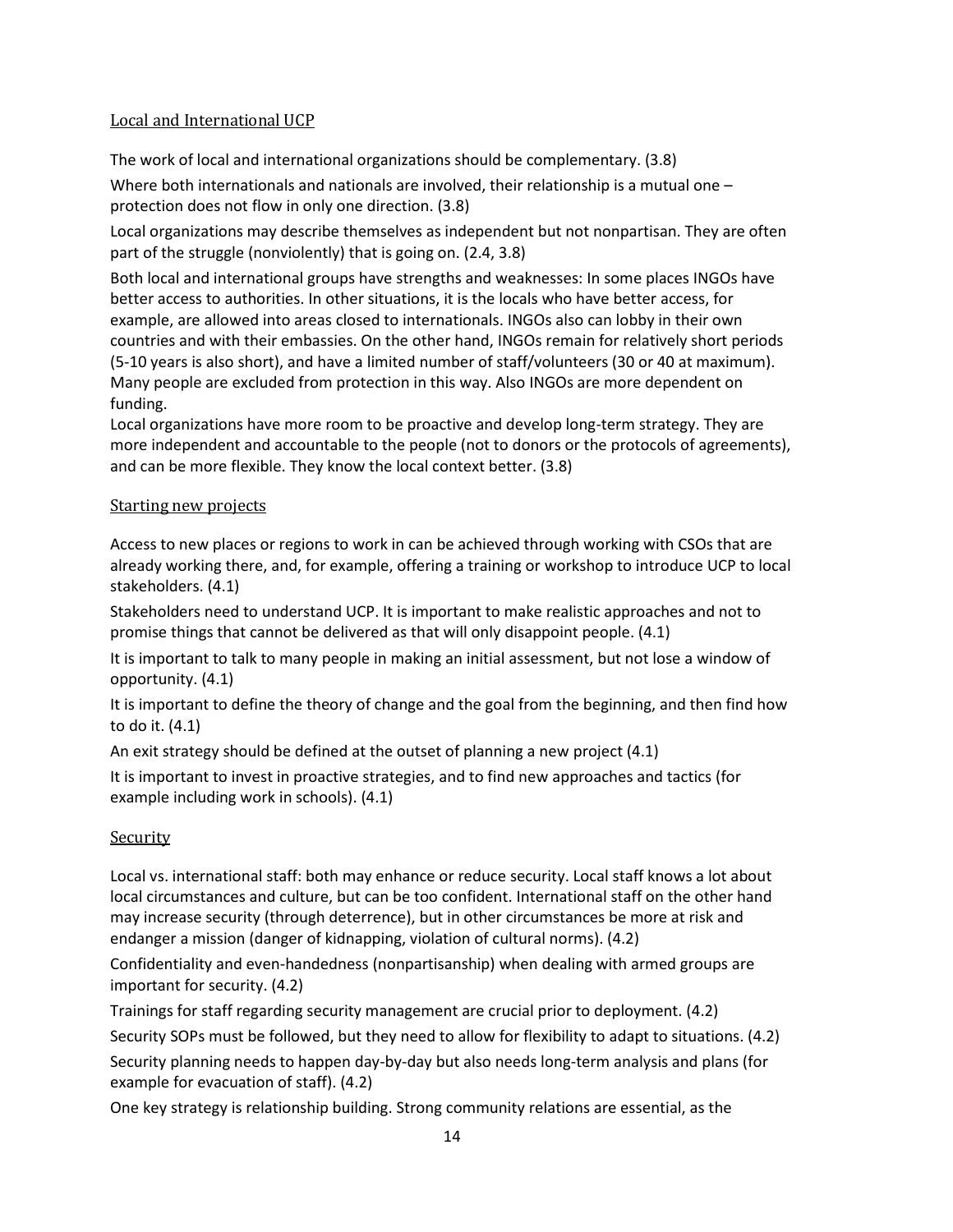community can often be counted on to keep the teams safe by providing information, warnings, and connections. (4.2)

Security measures need to be embedded in and respect cultural norms. (4.2)

Communication relating to security issues is improved with the use of satellite phones. (4.2)

Have an exit plan: This may also refer to just leaving a region (evacuation) or a place where something happens (demonstration turning violent, for example). (4.2)

Calling people directly, not only texting, is important because it is more direct and personal. (4.2)

## **Exit**

It is important to have contingency plans, clear goals (what you want to achieve so you can decide when to do it), and a transition plan - what to do and to consider when there is an exit. (4.3)

Exit plans should include risk management plans for staff and partner organizations. (4.3)

As to a needs analysis, there is a difference between perception of insecurity and actual events. UCP organizations need to have their own, independent analysis. (4.3)

Capacity building should be built in from the beginning and not just start when an exit is close. (4.3)

## Principles of UCP

## *Nonviolence:*

First, not all organizations and actors claimed that they would never condone violence. Second, nonviolence seems to be a principle that translates into various prescriptions for action – for the organizations in the Manila workshop mostly it meant commitment to dialogue, talking to and working with all sides of the conflict. Other aspects, such as nonviolence within the organization requires flat hierarchies and consensus decision-making, was not shared by all. And third, in some places the term may be connected to certain political (or religious) affiliations – the example given in the workshop was that in the Philippines nonviolence is identified with the party of the Social Democrats (and therefore not used or only with the adjective "active" – "active nonviolence").

## *Primacy of local actors:*

Sometimes it is difficult to define who the local actor is, in particular when national NGOs and/or local communities are in conflict with each other.

Talking to all sides and bringing people together is something which all organizations named as an important way of working – while knowing that some of them may have been the perpetrators of atrocities, accepting the basic humanity of all. A challenge is how to make the distinction between not condoning the acts, but still working with everyone.

## *Independence*

Independence from directions of other organizations or governments is a principle that all organizations emphasized.

## *Nonpartisanship*

Independent but not nonpartisan: This is how the local organizations that were present in the workshop described themselves. They also approach all parties on equal terms and as representatives of their organizations emphasize their independence from the parties of the conflict, but say that they cannot claim nonpartisanship in regard to the conflict issues, being part of the struggle that is going on.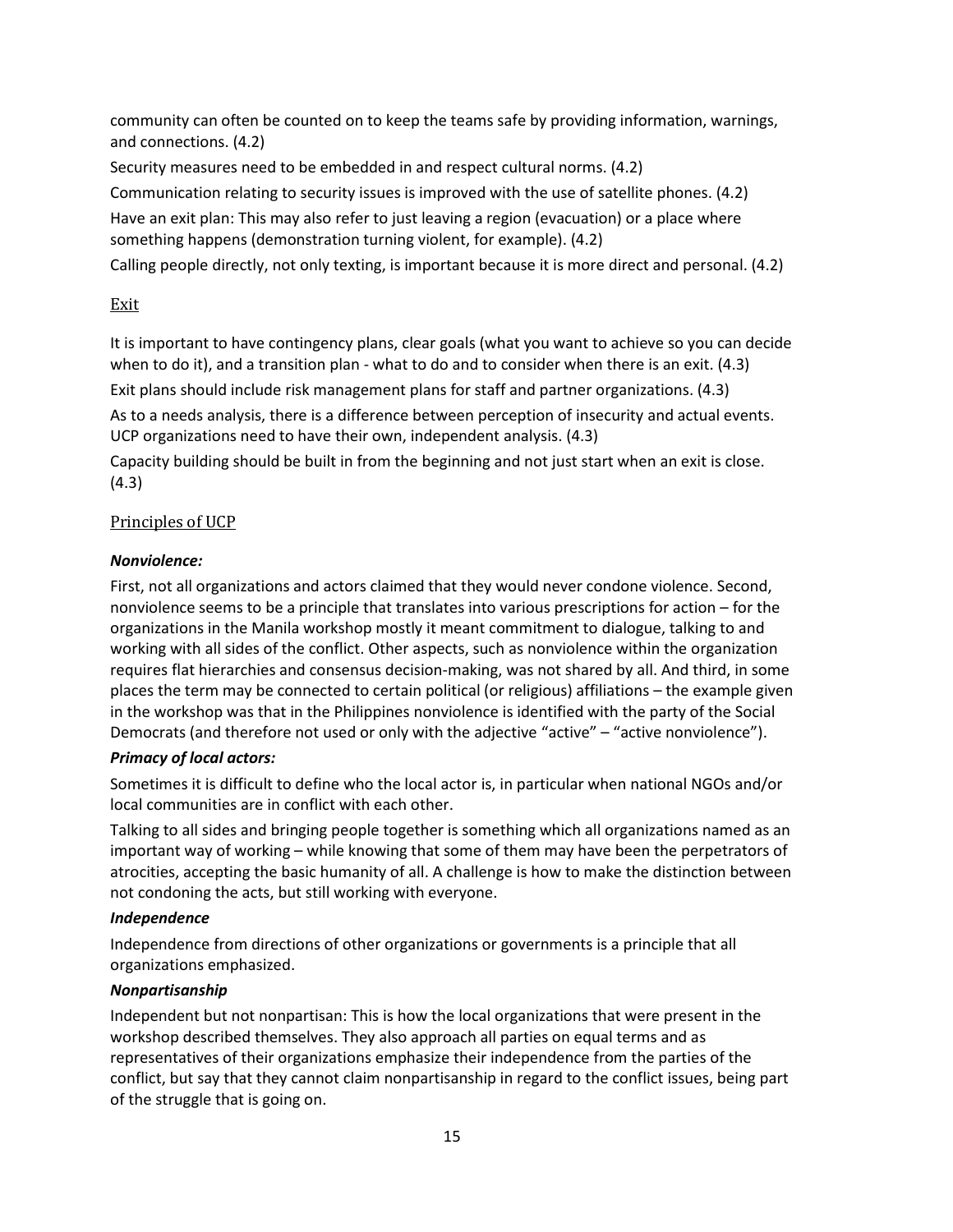#### *Civilians being paramount*

While all organizations describe that as a principle, only the ICRC also protects combatants in line with the prescriptions of International Humanitarian Law. This raises a question regarding the concept of civilians as being the only beneficiaries – don't combatants also have human rights and have a right to protection under the IHL? (2.4, 3.1)

### Contributions to Strategic Theory

UCP belongs to all three: peacemaking, peacekeeping and peacebuilding. Moving towards peace is either a continuum or a nonlinear process, UCP is useful in all these dimensions, and contributes to sustainable peace. (2.1)

UCP is a tool that can be used in contexts other than armed political violence. (2.3)

UCP is a tool that can also be used in conflicts in the Global North (though not all methodologies of UCP work there, so adaptations of the methods are needed). (2.3)

Encouragement and deterrence are not two strategies that contradict each other, rather it is a choice guided by strategy and context. (2.3, 3.1)

Even if the emphasis is on encouragement, there still may be an element of deterrence. (3.1)

#### Challenges

#### *General*

Prevention of violence is a challenge for UCP in general, though specific strategies such as EWER and capacity building can be oriented toward prevention. (3.2, 3.5)

How, if at all, can UCP address new forms of shrinking space for HRDs? (2.2)

#### *Relationship between international and local organizations*

There is often competition over resources (money and staff) and decision making between local, national and international organizations. (3.7)

#### *Nonpartisanship*

A general challenge for local groups is nonpartisanship – both being nonpartisan which is often impossible, and to achieve acceptance by other actors. (3.8)

There is the need to differentiate between activism and UCP. Maintaining nonpartisanship when accompanying groups that pursue an agenda that is considered to be political, is important. (2.3)

#### *Nonviolence*

It may happen that armed accompaniment by military or police is enforced on UCP organizations. (4.2)

#### *International Humanitarian Law*

While UCP is rooted in IHL, there are tensions. How do organizations deal with the issue that accompaniers may witness atrocities and know the perpetrators? Is there a moral or legal obligation to report such crimes or serve as witness in (international or national) courts? (3.1)

Combatants or (former) combatants are entitled to protection in certain situations (e.g. when they surrendered or are unable to continue fighting because they were wounded), however, most UCP organizations avoid dealing with them. (3.1)

#### *EWER*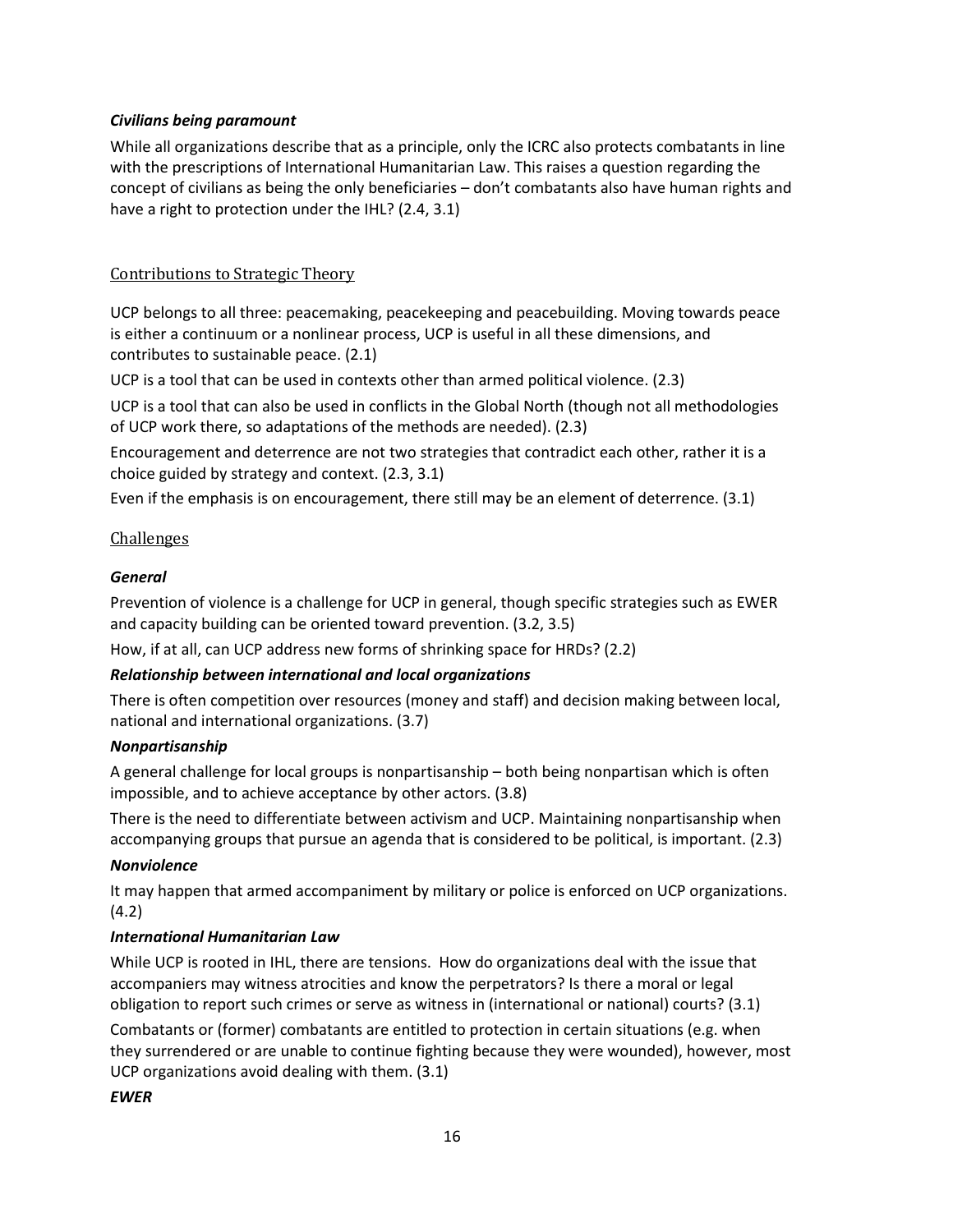It is challenging to establish EWER when there are no ceasefire agreements, and massive fighting is going on. (3.2)

High-level systems of EWER often are too slow and fail when it comes to prevention. (3.2)

## *Safe zones*

Safe zones/peace zones are ambiguous: In some cases they increase the safety and security, in others they have been found to be counterproductive. (3.2, 3.4)

If such zones are formally agreed and declared, it may also set military free to move to other places for fighting.

## *Security*

It is a challenge to decide when to be open and when to protect information in communications (3.3)

## *Violent extremist groups*

Membership in formal structures, donors or national laws may limit access to actors – for example to extremist groups (3.3, 3.8)

The access to such groups is often difficult or impossible – restrictions by third parties, groups' clandestine nature and the strong friend-foe-thinking of these groups that makes them often less interested in building relationships.

It is necessary to find shared concerns about civilian safety and protection with these armed groups. (3.8, 4.2)

Security for the UCP workers is a challenge – in the Philippines (and other places), there is a risk of kidnapping or violence against any outsiders and even some local people. (3.8)

## *Accompaniment*

There is the danger that activists start to be dependent on accompaniment. Creation of dependency on accompaniment should be avoided but it is difficult to do so. (3.6)

## *Starting new projects*

UCP organizations usually require an invitation in order to consider coming to a new country (principle of the primacy of local actors), but people also have to know about UCP in the first place to be able to invite. (4.1)

Organizations must be sensitive to the tension in the need to get advice from a variety of different groups without making initial contacts feel that you don't trust them. (4.1)

Finding quick and sufficient funds for new projects is often a challenge to international UCP organizations. (4.1)

Getting permission from all stakeholders (including government for work permits and visa) is often a difficulty. (4.1)

## *Challenges in advocacy*

In academia, the frequent perspective or view is that when moving from peacekeeping to peacebuilding, there is no need for protection anymore. The experience represented in this workshop indicates this is definitely not true. (2.1)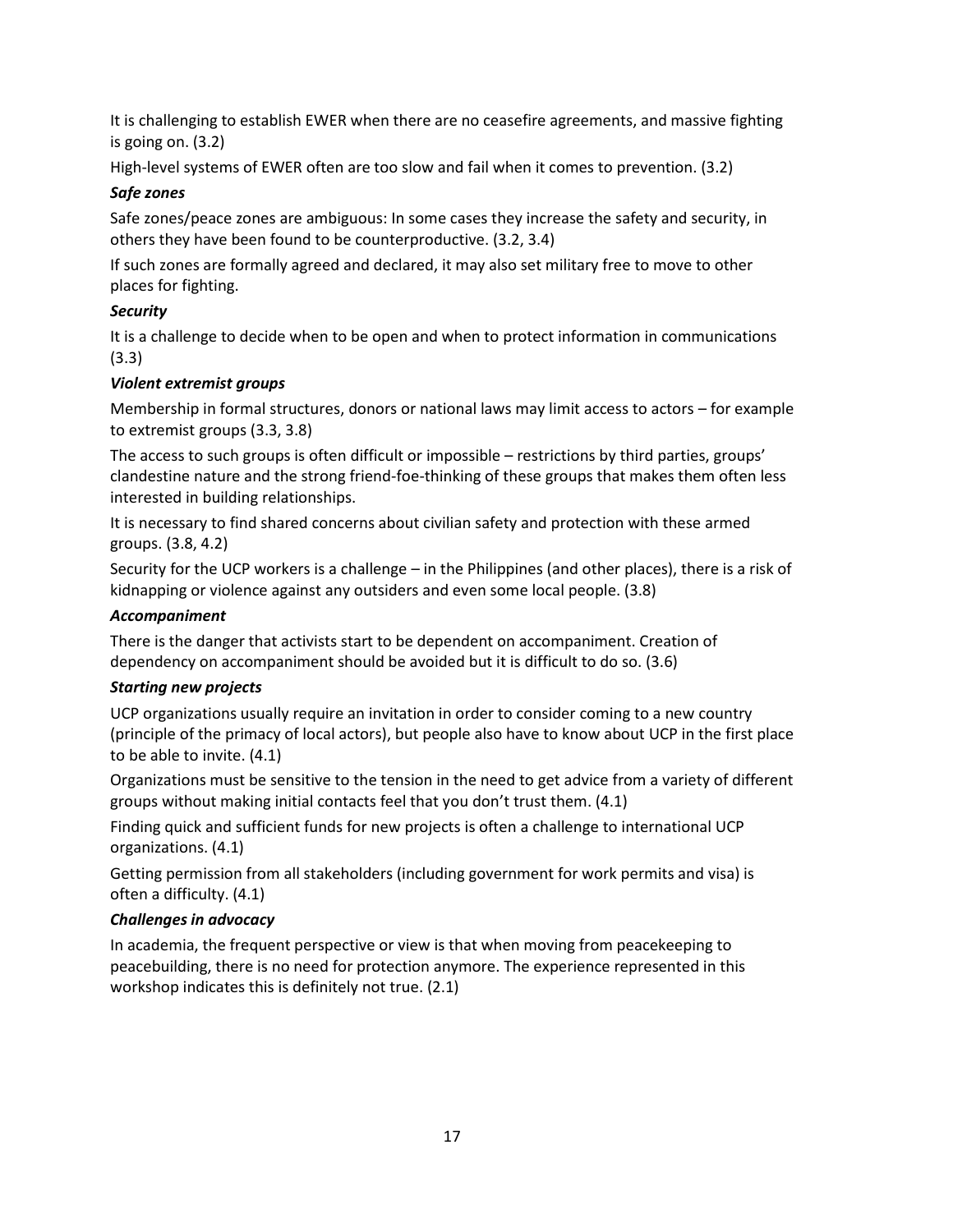## **2. Attendees**

| <b>Name</b>                              | Organization(s)                                           | Country     | <b>Country (countries)</b><br>they work/ have<br>worked in with a<br><b>UCP</b> organization |
|------------------------------------------|-----------------------------------------------------------|-------------|----------------------------------------------------------------------------------------------|
| <b>Guiamel Alim</b>                      | Consortium of<br>Bangsamoro Civil Society,<br>Philippines | Philippines | Philippines                                                                                  |
| Pooja Ahluwalia                          | <b>ICRC</b>                                               | Philippines | Philippines                                                                                  |
| Louisa Chan Boegli                       | <b>NP</b>                                                 | Switzerland |                                                                                              |
| <b>Michael Bulett</b>                    | PBI                                                       | UK          | Indonesia, Nepal                                                                             |
| Rungrawee<br>Chalemsripinyorat           | <b>Australian National</b><br>University                  | Thailand    | Thailand                                                                                     |
| Pat Coy                                  | PBI/Kent State University                                 | <b>USA</b>  | Sri Lanka                                                                                    |
| Andrew de Sousa                          | PBI                                                       | <b>USA</b>  | Indonesia                                                                                    |
| <b>Berit Bliesemann</b><br>DeGuevara     | Aberystwyth University                                    | Germany     |                                                                                              |
| <b>Ronnie Delsy</b>                      | <b>NP</b>                                                 | Indonesia   | Philippines                                                                                  |
| <b>Mel Duncan</b>                        | ΝP                                                        | USA         |                                                                                              |
| <b>Tiffany Easthom</b>                   | NP, PBI                                                   | Canada      | Indonesia, Sri Lanka,<br>South Sudan, Lebanon                                                |
| Ruki Fernando                            | Human Rights activist                                     | Sri Lanka   | Sri Lanka                                                                                    |
| <b>Marion Girard</b>                     | <b>NP</b>                                                 | France      |                                                                                              |
| <b>Bente Hansen</b>                      | PBI                                                       | Germany     | Indonesia                                                                                    |
| <b>Rexall Kalim</b>                      | Bantay Ceasefire, NP                                      | Philippines | Philippines                                                                                  |
| <b>Avilesh Karn</b>                      | PBI / Nepal Monitor                                       | Nepal       | Nepal                                                                                        |
| <b>Elaysa Enalang</b><br>Latiban         | <b>NP</b>                                                 | Philippines | Philippines                                                                                  |
| Memen (Carmen)<br>Lauzon-<br>Gatmaytan   | ΝP                                                        | Philippines | Philippines,<br>Indonesia/E. Timor                                                           |
| Ramu Mannivanen                          | University of Madras, NP                                  | India       |                                                                                              |
| <b>Bridgitt Sloan</b><br><b>McMullen</b> | <b>NP</b>                                                 | Canada      | Philippines                                                                                  |
| Jeya Murugan                             | <b>NP</b>                                                 | Sri Lanka   | Philippines                                                                                  |
| Yul Adolfo Olaya                         | Misyon Edukasyon<br>Inisyatiba                            | Philippines | Philippines                                                                                  |
| <b>Huibert Oldenhuis</b>                 | NP, PBI                                                   | Netherlands | Myanmar, South Sudan,<br>Indonesia                                                           |
| Romadon Panjor                           | Deep South Watch<br>Thailand                              | Thailand    | Thailand                                                                                     |
| <b>Jan Passion</b>                       | <b>NP</b>                                                 | <b>USA</b>  | Sri Lanka                                                                                    |